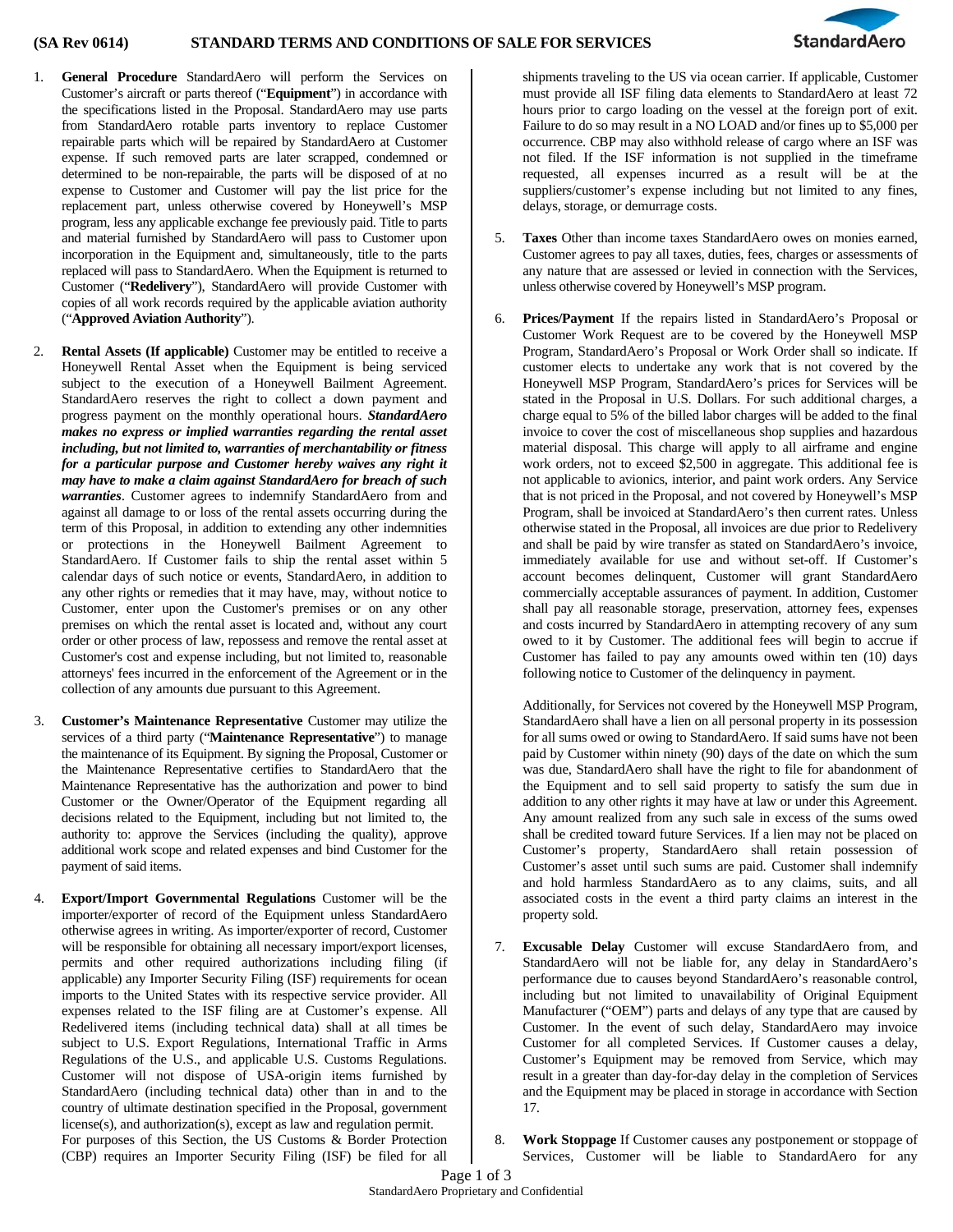

postponement costs associated with the Work Stoppage including but not limited to storage, handling, reasonable storage fees, inspections and preservation costs. Customer agrees that such postponement charges will be invoiced monthly and invoices are due and payable when received by Customer. Customer further understands that the Services will not be resumed until such invoices are paid in full. Upon lifting of the Work Stoppage, StandardAero will assess the impact to the Redelivery Schedule and provide Customer with a new Redelivery date.

- 9. **Warranty** StandardAero warrants that for a period of one year after the date of Redelivery the Services will be free from defects in workmanship. If the Services performed do not meet this warranty, StandardAero will promptly, at StandardAero's option, either (a) reperform the defective Services at a location StandardAero specifies or (b) in instances where StandardAero has agreed in advance and in writing to arrange re-performance by a third party, refund the repair price allocable to the defective Services. The warranty period on any such re-performed Services will be the unexpired portion of the original warranty. StandardAero will not reimburse costs of movement of Customer's aircraft. StandardAero will pass through to Customer any available manufacturer parts warranty and will use commercially reasonable efforts to assist Customer with administration of such warranty claims. StandardAero will reimburse Customer for reasonable freight charges Customer incurs for return of parts to StandardAero facility for warranty repairs. **This warranty is exclusive and in lieu of all other warranties including warranties of merchantability and fitness for a particular purpose**. **Except for StandardAero's gross negligence or willful misconduct, StandardAero will not be responsible for incidental, resultant or consequential damages.** This warranty is not assignable without StandardAero's written consent and is applicable only if, following Redelivery, the Equipment (a) has been transported, stored, installed, operated, handled, maintained and repaired in accordance with Airworthiness Directives and the then-current recommendations of the Equipment manufacturer as stated in its manuals, Service Bulletins or written instructions; (b) has not been altered, modified or repaired by anyone other than StandardAero; and (c) has not been subjected to accident, misuse, abuse or neglect.
- 10. **StandardAero Indemnity** StandardAero will indemnify Customer from third party losses for damage to or destruction of any property or any injury to or death of any person caused by StandardAero's negligent performance of the Services and for which, as a condition of such indemnification, Customer has promptly given notice of such claim; provided, however, StandardAero shall not be required to indemnify Customer for any losses arising from Customer's negligence or misconduct. The indemnification provided hereunder shall be Customer's sole and exclusive remedy for such third party losses. StandardAero shall indemnify Customer from and against all losses resulting in injuries or damages suffered by employees of StandardAero to the extent they arise from performance of the Services hereunder.
- 11. **Customer Indemnity** Customer will indemnify StandardAero from third party losses for damage to or destruction of any property (including the Equipment) or any injury to or death of any person caused by Customer's use, operation, repair, maintenance, or disposition of the Equipment; provided, however, Customer shall not be required to indemnify StandardAero for any losses caused by StandardAero's negligence or misconduct in its performance of the Services. Customer shall indemnify StandardAero from and against all losses resulting in injuries or damages suffered by employees of Customer and Customer's Maintenance Representative while on the premises of StandardAero.
- 12. *Limitation of Liability* **The total liability of StandardAero shall not exceed the dollar value of the amounts paid by Customer for**

**the Services provided. Neither Party shall be liable for indirect, special, incidental, punitive or consequential damages including, without limitation, loss of use, revenue or diminution of value whether as a result of breach of contract, warranty and any other claims at law or in equity including claims for fraud or tort. This limitation of liability shall not apply to instances of gross negligence or willful misconduct by StandardAero or to the indemnity obligations stipulated in this agreement.** 

- 13. **Customer Insurance** If StandardAero is providing Services on Customer's Aircraft or StandardAero is providing a rental asset while Customer's Equipment is being serviced, Customer shall, at its expense, procure, maintain and keep in full force and effect hull insurance to protect the value of the Equipment. Additionally, Customer shall, at its expense, for the same duration, procure, maintain and keep in full force and effect a general liability policy with minimum limits of \$200,000,000.00 per occurrence, and will name StandardAero as an additional insured. All Customer policies will be endorsed to waive any and all subrogation against StandardAero. Before Services commence, Customer will provide StandardAero with Certificates of Insurance evidencing the waiver of subrogation and providing that the insurance may not be cancelled without 30 days prior written notice to StandardAero. Customer acknowledges that StandardAero is not liable for loss of the Aircraft or other damage to property, personal injury or death of any person, while the Aircraft is in flight unless such occurrence is solely caused by a product or component improperly repaired by StandardAero under the terms of this Agreement. For purposes of this clause, the term "in flight" is defined as the time period commencing when the Aircraft moves forward in taking off or attempting to take-off for air transit, while in the air and until the Aircraft comes to rest after landing or, the landing run having been safely completed, and power is applied for taxiing. Furthermore, StandardAero shall not be liable for damage to the Aircraft while in the care, custody or control of StandardAero if such damage was a result of an Act of God or reasons beyond the control of StandardAero unless such damage is due to the negligence or misconduct of StandardAero.
- 14. **StandardAero Insurance** StandardAero, at its expense, will maintain until Redelivery of the Equipment the following insurance coverage: Aviation Products Liability including Aviation Premises, Products and Completed Operations and Hangarkeepers Liability for a Combined Single Limit Bodily Injury and Property Damage in the amount of \$200,000,000 each occurrence (aggregate in respect of products liability).
- 15. **Confidentiality** Unless agreed in writing, any information shared with each other shall be held in confidence and may not be disclosed to others except as to each party's insurers. This does not apply to information which: (a) is or becomes part of the general public knowledge other than as a result of breach of any confidentiality obligation; or (b) which was known prior to receipt from the nondisclosing party. This Agreement does not give either party the right to use the trademarks of the other or grant any rights to any patent or proprietary data owned or licensed by the other party, which may be accomplished by a separate agreement as needed.
- 16. **Termination** Either Party may terminate this Agreement upon thirty (30) days written notice for breach of any material provision, unless such breach is cured within the thirty (30) days. StandardAero may terminate this Agreement immediately if Customer (a) fails to make any of the required payments when due, (b) makes any agreement with Customer's creditors due to Customer's inability to make timely payment of Customer's debts, (c) enters into compulsory or voluntary liquidation, (d) becomes insolvent, or (e) becomes subject to the appointment of a receiver of all or a material part of Customer's assets. Upon any such termination, Customer will not be relieved of